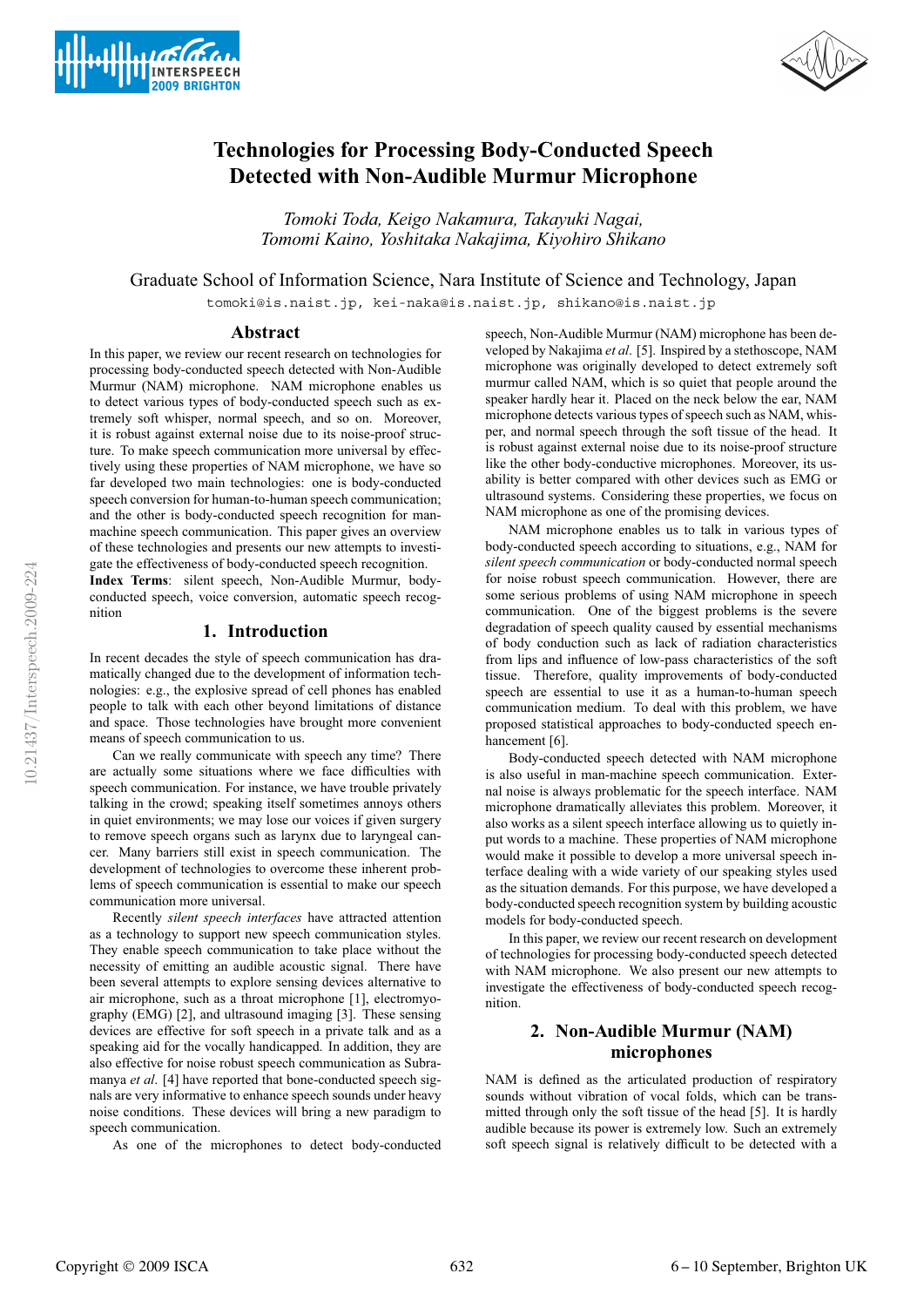

Figure 1: *Setting position and structure of NAM microphone.*



Figure 2: *Wired- and Wireless-types of NAM microphone.*

usual air-conductive microphone because it is easily vanished into external noise.

NAM microphone has been designed to detect high-quality NAM [5]. It is attached directly to the talker's body. **Figure 1** shows the best position to attach the microphone. From this position, air vibrations in the vocal tract are captured through only the soft tissue of the head. This position enables recording of extremely soft voices with good quality by evading the transmission through obstructions such as a bone whose acoustic impedance is quite different from that of the soft tissue. Moreover, NAM microphone has a special structure as shown in **Fig. 1**. Soft silicone, whose acoustic impedance is close to that of the soft tissue, is used as the medium between body and a condenser microphone for alleviating loss of conduction [7]. Furthermore, a noise-proof cover effectively increases the signal-to-noise ratio of body-conducted speech under noisy conditions.

Database building is essential for developing technologies for processing body-conducted speech. To record a large amount of body-conducted speech with consistent quality, we need to develop several NAM microphones of which characteristics are stable enough. We have so far made two typical prototypes in cooperation with a few Japanese companies. One is a wired-type and the other is a wireless-type as shown in **Fig. 2**. They enable us to record body-conducted speech as consistently as possible.

### **3. Body-Conducted Speech Conversion**

Statistical voice conversion, which has originally been proposed for speaker conversion, is one of useful techniques to enhance the body-conducted speech. This technique converts voice characteristics of input speech into those of some other speech while keeping linguistic information unchanged. A conversion model capturing correlations between acoustic features of source and target voices is trained in advance using a small amount of parallel data consisting of utterance pairs of these two voices. The trained model allows the conversion from any sample of the source into that of the target using only acoustic information. It is well known that a Gaussian mixture model (GMM) of the joint probability density of the source and target works reasonably well as the conversion model [8].

We have proposed several conversion methods for enhancing various types of body-conducted speech [6] based on a state-of-the-art GMM-based conversion technique, which allows probabilistic conversion considering both the inter-frame correlation and the higher-order moment (details in [9]). In this approach, it is essential to select an appropriate target speech style according to the speaking style of body-conducted speech.

For *silent speech communication*, conversion methods of enhancing body-conducted unvoiced speech [10, 11] have been proposed. The first attempt is to convert NAM into normal speech [10]. Not only spectral features of normal speech but also its excitation features such as  $F_0$  are estimated from only spectral features of NAM. This method generates the converted speech of which voice quality is similar to that of the target natural speech. However, the main weakness of this method is difficulties of the  $F_0$  estimation from spectral features of unvoiced speech. To avoid this problem, we have further proposed the conversion method into whisper that is familiar unvoiced speech [11]. This method yields significant improvements in naturalness and intelligibility compared with the original NAM.

For noise robust speech communication, we have proposed conversion methods of enhancing body-conducted voiced speech [6]. Quality of body-conducted normal speech is significantly improved if converted into normal speech. In this conversion,  $F_0$  values and unvoiced/voiced information extracted from body-conducted normal speech are accurate enough to be directly used in synthesizing the converted normal speech. We have also proposed conversion from a body-conducted soft voice into normal speech for supporting private talk in public areas. Interestingly this conversion doesn't cause any significant quality improvements. Several voiced phonemes are often devoiced in a soft voice. Therefore, there are noticeable unvoiced/voiced mismatches between a soft voice and normal speech, and they are not straightforwardly compensated. This problem is effectively avoided by using the soft voice as the conversion target. Consequently, quality of a body-conducted soft voice is significantly improved by the conversion into a soft voice.

The body-conducted speech conversion technique is also effective for speaking aid. Problems of an existing electrolarynx for laryngectomees are a leakage of loud external excitation signals and mechanical sounds of the generated voices. To address these problems, we have proposed a new speaking aid system for laryngectomees based on three main technologies: 1) generation of external excitation signals with extremely small power; 2) detection of body-conducted artificial speech with NAM microphone; and 3) voice conversion into whisper [12]. This system enables laryngectomees to speak in whisper, which sounds more natural than the artificial voice generated by the electrolarynx, while keeping emitted excitation signals less audible.

## **4. Body-Conducted Speech Recognition**

The main difference between a normal speech recognition system and a body-conducted speech recognition system is acoustic models. Therefore, we need to build specific acoustic models for body-conducted speech. Conventional adaptation techniques such as Maximum Likelihood Linear Regression (MLLR) [13] work reasonably well for developing hidden Markov models (HMMs) for NAM from those for normal speech. It has been reported that iterative MLLR adaptation process using the adapted model as the initial model at the next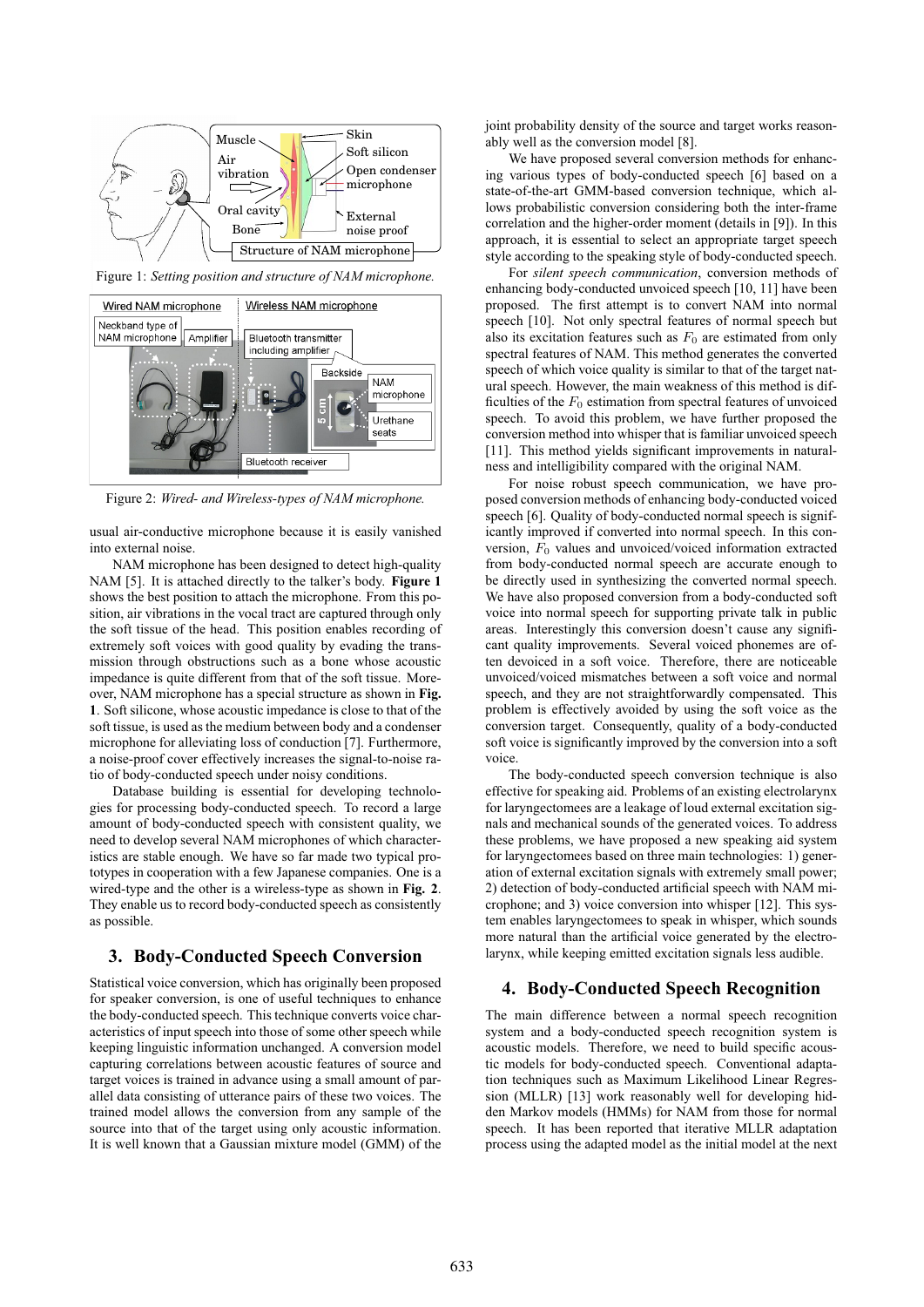EM-iteration step is very effective because acoustic characteristics of NAM are considerably different from those of normal speech [14].

We have previously demonstrated the performance of automatic NAM recognition for only a few specific speakers. In fact they are very special because they have learnt how to utter NAM so as to be well recognized by the recognition system through their own research experiences on NAM recognition. Therefore, it is still questionable how much recognition accuracy is obtained for general speakers. Moreover, only two types of body-conducted speech (i.e., NAM and body-conducted normal speech) have been coped with in our previous work. As mentioned above, one important feature of NAM microphone is the capability of detecting a wide variety of body-conducted speech. Therefore, it is worthwhile to investigate recognition performance of body-conducted speech for various speakers and various speaking styles.

#### **4.1. NAM Recognition for General Speakers**

In this paper, we investigate NAM recognition performance for general speakers who are not familiar with NAM. We have used the speaker-independent model for normal speech (*SI-Normal*) as the initial model in our previous work. It is well known that recognition performance of the adapted model is affected by the initial model. Therefore, we exploit NAM data uttered by many general speakers effectively for building the better initial model. Two standard approaches are investigated: 1) speaker-independent NAM model (*SI-NAM*) trained with those NAM data; and 2) a canonical model for NAM adaptation (*SAT-SI-Normal*) trained using those NAM data in speaker adaptive training (SAT) paradigm [15]. *SI-Normal* is used as the initial model in both approaches.

#### **4.2. Recognition in Various Speaking Styles**

In this paper, we investigate recognition performance of bodyconducted speech uttered in multiple speaking styles including NAM, whisper, a soft voice, and normal speech. To flexibly recognize them, we adopt two approaches: 1) a style-mixed model trained using data of all styles simultaneously, and 2) parallel decoding with the individual style-dependent models separately trained for individual styles, in which a recognition result of the model with the highest likelihood for the input utterance is automatically selected.

Considering the use of body-conducted speech interfaces in practical situations, it is also essential to investigate its performance under noisy conditions. It has been reported that the Lombard reflex causes severe degradation of NAM recognition performance [16]. As an initial attempt to cope with this problem, we apply the above two approaches to bodyconducted speech recognition under noisy conditions regarding body-conducted speech uttered under different noise levels as different speaking styles. Only two types of body-conducted speech, i.e., voiced and unvoiced, are considered under each noise level because it is hard to distinctively speak in each of NAM and whisper or each of a soft voice and normal speech under noisy conditions.

# **5. Experimental Evaluations of Body-Conducted Speech Recognition**

We conducted large vocabulary continuous speech recognition experiments to evaluate 1) NAM recognition performance for

general speakers, and 2) recognition performance of bodyconducted speech in various speaking styles.

#### **5.1. Evaluation of NAM Recognition for General Speakers**

We recorded NAM data from 58 general speakers. During their recording, we briefly told each speaker how to utter NAM and checked if each speaker uttered in NAM properly.

We adopted 12 MFCCs, 12  $\triangle$ MFCCs and  $\triangle$  power as the acoustic features. Left-to-right 3 state triphone HMMs with no skip were used as acoustic models. The number of shared states was 2189 and the state output probability distribution was modeled with 16 mixture components of GMMs. We used 60 k word trigram language model trained with Japanese newspaper articles.

Twenty NAM utterances were selected from Japanese newspaper articles as a test set for each speaker so that perplexity and out of vocabulary words in each test set were as constant as possible over different speakers. All of remaining NAM utterances (about 130 to 220 utterances per speaker) were used as the training or the adaptation data. We conducted 6-fold crossvalidation test using all 58 speakers' data.

*SI-Normal* was built with normal speech database designed for training speaker-independent model, which included voices of several hundreds of speakers. *SI-NAM* and *SAT-SI-Normal* were built with all speakers' NAM data included in each crossvalidation training set. Finally, the speaker-dependent models for individual speakers in each cross-validation test set were built from these three initial models using iterative MLLR mean and variance adaptation.

**Figure 3** shows the relationship of word accuracy of the speaker-dependent models for individual speakers between when using the conventional initial model (*SI-Normal*) and when using the new initial models (*SI-NAM* and *SAT-SI-Normal*). Word accuracy averaged over all speakers and its standard deviation are 64.43±14.81% for *SI-Normal*, 67.61±12.09% for *SI-NAM*, and 72.58±11.24% for *SAT-SI-Normal*, respectively. We can see that better speaker-dependent models are obtained by using NAM data of many other speakers for training the initial model. We can also see that word accuracy varies widely over different speakers. Although *SI-NAM* sometimes gives rise to worse speaker-dependent models compared with *SI-Normal*, *SAT-SI-Normal* yields better ones more consistently. Consequently, the inter-speaker variation of recognition performance is significantly reduced by SAT. However, the reduced variation is still large. The further reduction would be essential in the development of the NAM recognition interface.

#### **5.2. Evaluation of Body-Conducted Speech Recognition in Various Speaking Styles**

We used body-conducted speech data uttered by one female speaker in four speaking styles, NAM, whisper, a soft voice, and normal speech, under clean conditions (in a sound-proof room). In addition, we used body-conducted voiced or unvoiced speech uttered by the same speaker under noisy conditions. These data were recorded by presenting each of 50 dBA, 60 dBA, and 70 dBA office noise to the speaker with a headphone. As a result, six types of data were recorded under noisy conditions.

Left-to-right 3-state phonetic tied mixture HMMs [17] with no skip were used. The number of tied mixture components was set to 64. The number of shared states was 3000. The vocabulary size of the trigram language model was 20 k.

We first conducted an experimental evaluation under clean